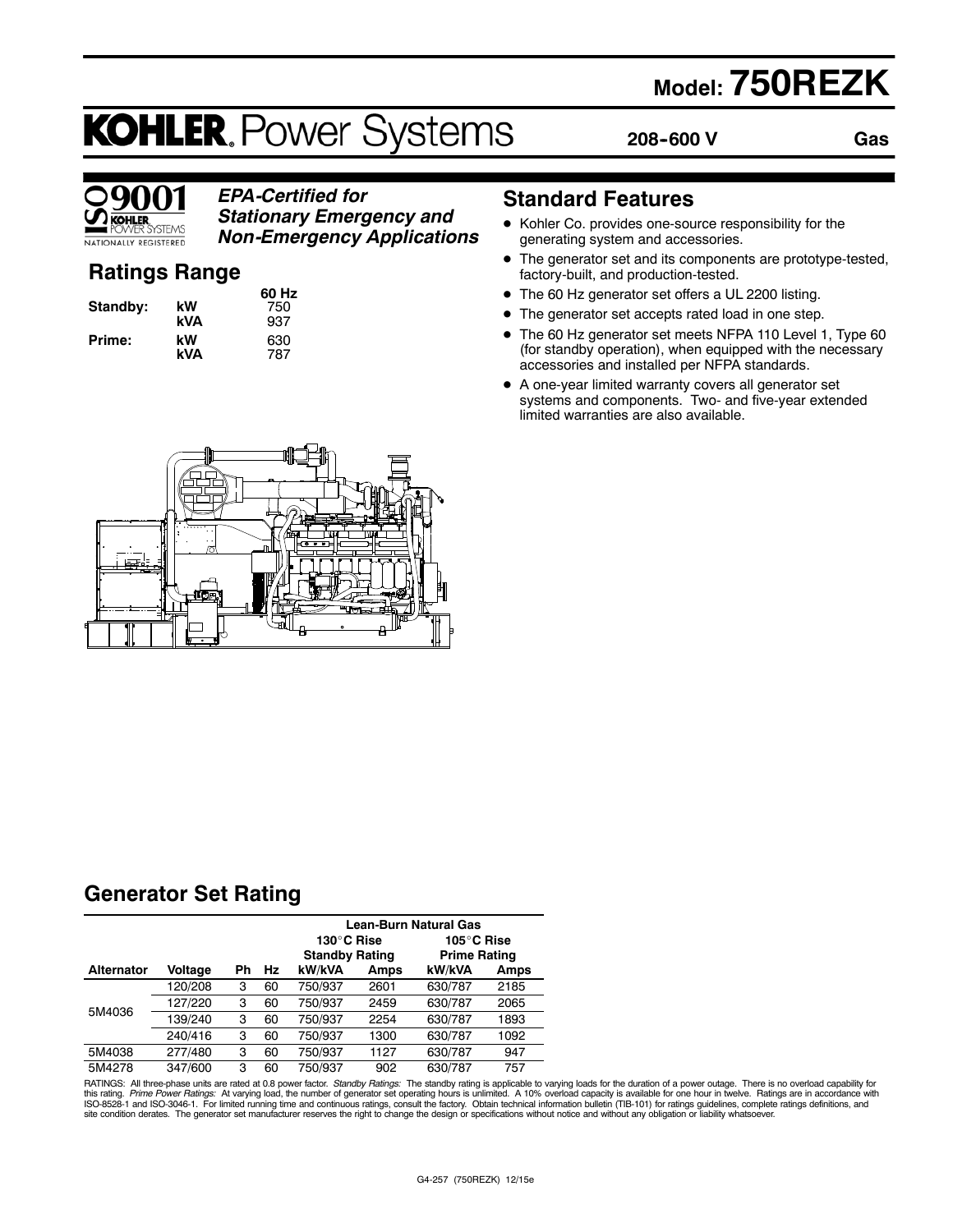# **Alternator Specifications**

| <b>Specifications</b>                               |                                                        | <b>Alternator</b>                                                         |
|-----------------------------------------------------|--------------------------------------------------------|---------------------------------------------------------------------------|
| Type                                                |                                                        | 4-Pole, Rotating-Field                                                    |
| Exciter type                                        |                                                        | Brushless, Permanent-<br><b>Magnet Pilot Exciter</b>                      |
| Voltage regulator                                   |                                                        | Solid State, Volts/Hz                                                     |
| Insulation:                                         |                                                        | <b>NEMA MG1</b>                                                           |
| Material                                            |                                                        | Class H, Synthetic,<br>Nonhygroscopic                                     |
| Temperature rise                                    |                                                        | 130°C Standby                                                             |
|                                                     |                                                        | 105°C Prime                                                               |
| Bearing: quantity, type                             |                                                        | 1, Sealed                                                                 |
| Coupling                                            |                                                        | <b>Flexible Disc</b>                                                      |
| Amortisseur windings                                |                                                        | Full                                                                      |
| Voltage regulation, no-load to full-load            |                                                        | DVR2000EC+                                                                |
| Rotor balancing                                     |                                                        | 125%                                                                      |
| Unbalanced load capability                          |                                                        | 100% of Rated Standby<br>Current                                          |
| Peak motor starting kVA:<br>416 V<br>480 V<br>600 V | 5M4036 (10 lead)<br>5M4038 (4 lead)<br>5M4278 (4 lead) | (35% dip for voltages below)<br>3200 (60Hz)<br>3050 (60Hz)<br>3900 (60Hz) |

**Engine**

#### • NEMA MG1, IEEE, and ANSI standards compliance for temperature rise and motor starting.

- Sustained short-circuit current of up to 300% of the rated current for up to 10 seconds.
- Sustained short-circuit current enabling downstream circuit breakers to trip without collapsing the alternator field.
- Self-ventilated and dripproof construction.
- Superior voltage waveform from a two-thirds pitch stator and skewed rotor.
- $\bullet$  Digital solid-state, volts-per-hertz voltage regulator with 0.25% no-load to full-load regulation.
- $\bullet$  Brushless alternator with brushless pilot exciter for excellent load response.

# **Application Data**

# **Exhaust**

| <b>Engine Specifications</b>                             |                                                   |
|----------------------------------------------------------|---------------------------------------------------|
| Manufacturer                                             | Dresser Rand                                      |
| Engine model                                             | SFGLD360                                          |
| Engine type                                              | 36 L, 4-Cycle, Turbocharged,<br>Charge Air-Cooled |
| Cylinder arrangement                                     | $V-12$                                            |
| Displacement, L (cu. in.)                                | 35.9 (2191)                                       |
| Bore and stroke, mm (in.)                                | 152 x 165 (5.98 x 6.50)                           |
| Compression ratio<br>Standby and Prime:                  | 9.2:1                                             |
| Piston speed, m/min. (ft./min.)                          | 594 (1949)                                        |
| Rated rpm                                                | 1800                                              |
| Max. power at rated rpm, kWm (BHP)<br>Standby:<br>Prime: | 790 (1059)<br>662 (888)                           |
| Cylinder head material                                   | Cast Iron                                         |
| Crankshaft material                                      | Press-forge hardened and<br>tempered alloy steel  |
| Governor: type                                           | Electronic                                        |
| Frequency regulation, no-load to full-load               | Isochronous                                       |
| Frequency regulation, steady state                       | ±0.5%                                             |
| Frequency                                                | Fixed                                             |
| Air cleaner type, all models                             | Dry                                               |

#### **Exhaust System**

| <b>EVIRAGE AVALAIT</b>                                                                   |                            |
|------------------------------------------------------------------------------------------|----------------------------|
| Exhaust manifold type                                                                    | Wet                        |
| Exhaust flow at rated kW, kg/hr. (cfm)<br>Standby<br>Prime                               | 4200 (4768)<br>3770 (4276) |
| Exhaust temperature at rated kW,<br>dry exhaust, $^{\circ}$ C ( $^{\circ}$ F)<br>Standby | 481 (898)                  |
| Prime                                                                                    | 477 (891)                  |
| Maximum allowable back pressure,<br>kPa (in. Hg)                                         | 4.5(1.3)                   |
| Engine exhaust outlet size, mm (in.)                                                     | see ADV drawing            |

# **Engine Electrical**

#### **Engine Electrical System**

| Battery charger:                                                        |           |
|-------------------------------------------------------------------------|-----------|
| Ground (negative/positive)                                              | Negative  |
| Volts (DC)                                                              | 24        |
| Ampere rating                                                           | 40        |
| Starter motor rated voltage (DC)                                        | 24        |
| Battery, recommended cold cranking<br>amps (CCA): Qty., CCA rating each | Two, 1400 |
| Battery voltage (DC)                                                    | 12        |
|                                                                         |           |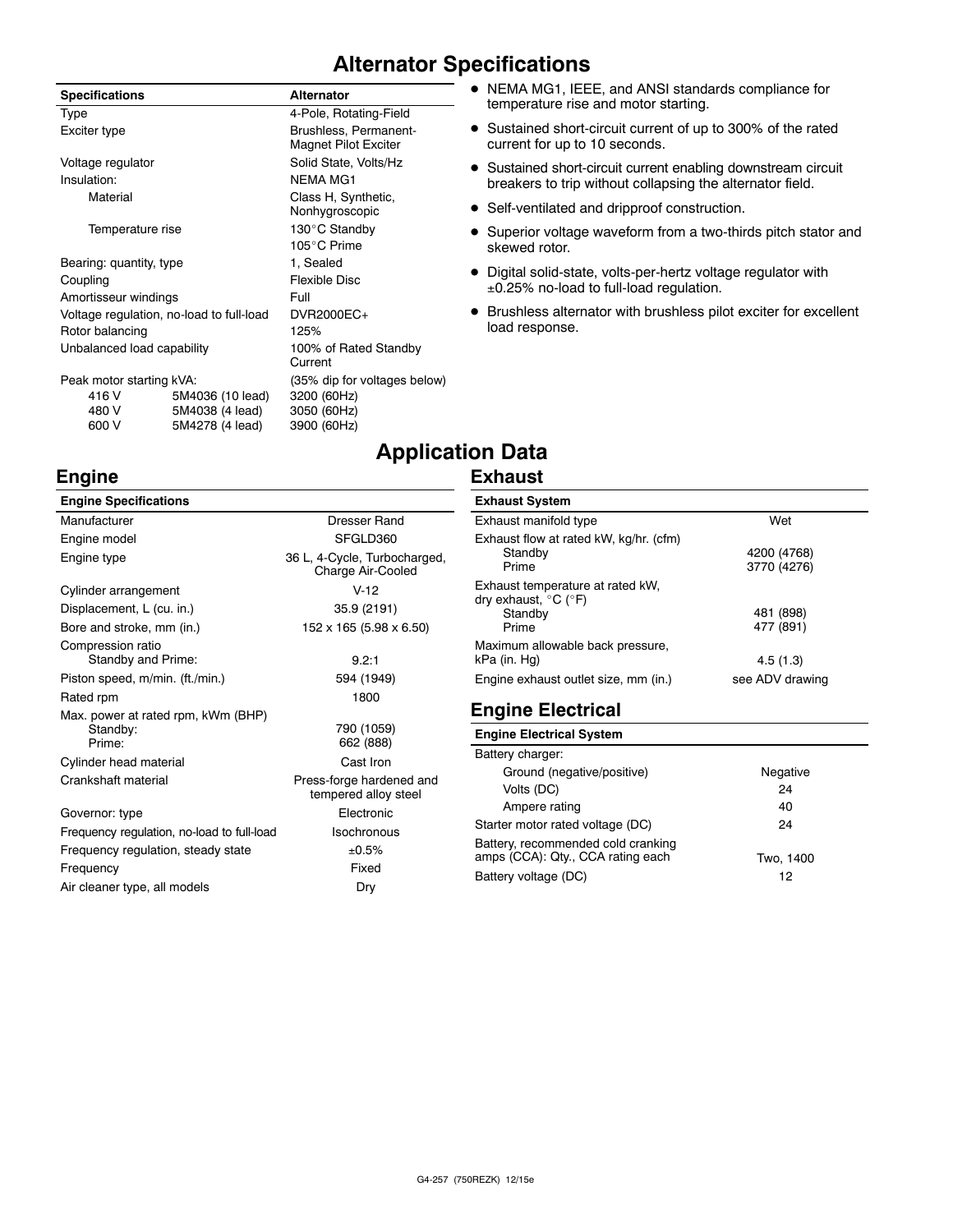### **Fuel**

# **Application Data**

#### **Fuel System - Lean Burn** Fuel type Natural Gas Fuel supply line inlet DN 80 Natural gas fuel supply pressure, kPa<br>(in. H<sub>2</sub>O) 8-15 (32-60) Fuel supply pressure, measured at the generator set fuel inlet downstream of any fuel system equipment accessories.

| <b>Pipeline Nat. Gas</b> |
|--------------------------|
| >75.0                    |
| 22.0                     |
|                          |
| <5                       |
| <10                      |
| $<80\%$                  |
| $37.5 - 42 (950 - 1050)$ |
|                          |

# **Lubrication**

| <b>Lubricating System</b>                  |                      |
|--------------------------------------------|----------------------|
| Type                                       | <b>Full Pressure</b> |
| Oil pan capacity, L (qt.)                  | 174 (184)            |
| Oil filter: quantity, type                 | 3, Cartridge         |
| Oil cooler                                 | Water-Cooled         |
| $\mathbf{A}$ - $\mathbf{B}$ - $\mathbf{A}$ |                      |

# **Cooling**

#### **Engine Cooling System**

| Ambient temperature, $^{\circ}$ C ( $^{\circ}$ F)<br>Standard<br>With cold weather kit        | 0 (32) to 50 (122)<br>$-18$ to 50 (0 to 122) |
|-----------------------------------------------------------------------------------------------|----------------------------------------------|
| Engine jacket water capacity, L (gal.)                                                        | 225 (59.4)                                   |
| Rated engine jacket water flow, Lpm (gpm)                                                     | 1250 (330)                                   |
| Heat rejected to cooling water at rated kW,<br>wet exhaust, kW (Btu/min.)<br>Standby<br>Prime | 793 (45100)<br>706 (40150)                   |
| Water pump type                                                                               | Centrifugal - Mechanical<br>Drive            |
| Engine cooling connections<br>Water inlet:<br>Water outlet:                                   | DN 100<br><b>DN 80</b>                       |
| Pumping head at rated flow, kPa (psi)                                                         | 277 (40.2)                                   |
| Engine restriction at rated flow, kPa (psi)                                                   | 21(3.0)                                      |
| Max, allowable restriction<br>external to the engine, kPa (psi)                               | 256 (37.1)                                   |
| Max. engine coolant pressure, kPa (psi)                                                       | 400 (58.0)                                   |
| Max. engine outlet coolant temp., $^{\circ}$ C ( $^{\circ}$ F)                                | 90 (194)                                     |
| NPSH limit at 84°C, kPa (psi), absolute                                                       | 40 (5.8)                                     |

# **Operation Requirements**

#### **Air Requirements**

| Combustion air, kg/hr. (cfm)†<br>Standby<br>Prime | 4030 (1978)<br>3620 (1776) |
|---------------------------------------------------|----------------------------|
| Heat rejected to ambient air:                     |                            |
| Engine, kW (Btu/min.)<br>Standby<br>Prime         | 36 (2047)<br>34 (1934)     |
| Alternator, kW (Btu/min.)                         | 48 (2741)                  |
|                                                   |                            |

 $\dagger$  Air density = 1.20 kg/m<sup>3</sup> (0.075 lbm/ft<sup>3</sup>)

| <b>Fuel Consumption:</b>                         |                       |  |
|--------------------------------------------------|-----------------------|--|
| Natural Gas, m <sup>3</sup> /hr. (cfh) at % load | <b>Standby Rating</b> |  |
| 100%                                             | (7486)<br>212         |  |
| 75%                                              | (5791)<br>164         |  |
| 50%                                              | (4096)<br>116         |  |
| 25%                                              | (2436)<br>69          |  |
|                                                  |                       |  |
| Natural Gas, m <sup>3</sup> /hr. (cfh) at % load | <b>Prime Rating</b>   |  |
| 100%                                             | (6674)<br>189         |  |
| 75%                                              | (5191)<br>147         |  |
| 50%                                              | (3708)<br>105         |  |
| 25%                                              | (2224)<br>63          |  |

 $\ddot{\text{*}}$  Nominal fuel rating: Natural gas, 37 MJ/m<sup>3</sup> (1000 Btu/ft.<sup>3</sup>)

#### **Controller**



#### **Decision-Maker<sup>®</sup> 8000 Controller**

Provides advanced control, system monitoring, and system diagnostics with remote monitoring capabilities for paralleling multiple generator sets.

- Large, color display with intuitive local data access
- $\bullet$  Measurements are selectable in metric or English units
- Communication with serial (RS485) and Ethernet (RJ45)
- Stores up to 4000 records in Event History
- Data logging and trending for easy troubleshooting
- USB flash disk for file storage of data
- $\bullet$  Integrated PLC programmable function for advanced input and output configuration
- D Supports paralleling up to 32 generators (with paralleling option)